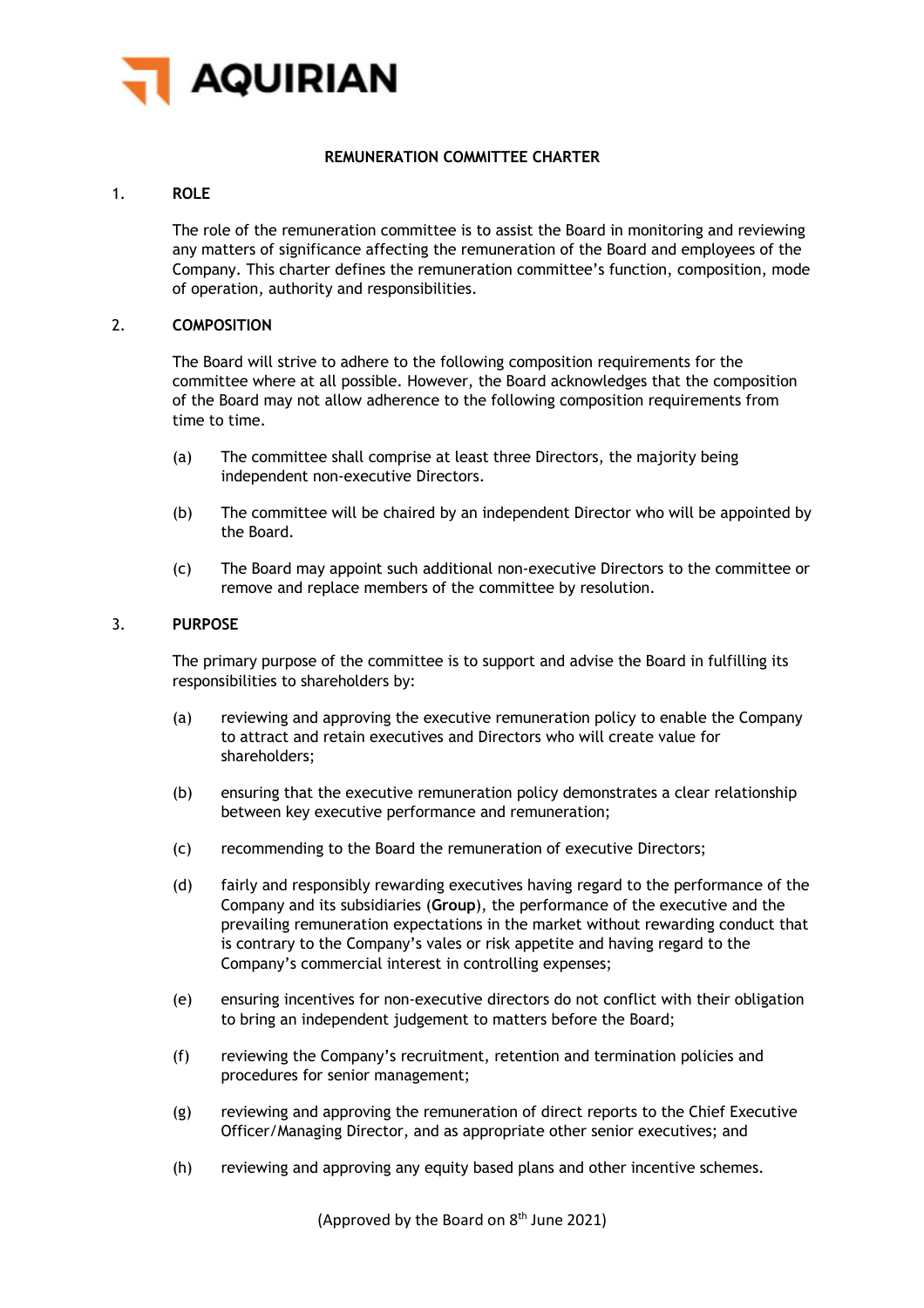## 4. **DUTIES AND RESPONSIBILITIES**

### 4.1 **Executive Remuneration Policy**

- (a) Review and approve the Group's recruitment, retention and termination policies and procedures for senior executives to enable the Company to attract and retain executives and Directors who can create value for shareholders.
- (b) Review the on-going appropriateness and relevance of the executive remuneration policy and other executive benefit programs.
- (c) Ensure that remuneration policies fairly and responsibly reward executives having regard to the performance of the Company, the performance of the executive and prevailing remuneration expectations in the market without rewarding conduct that is contrary to the Company's values or risk appetite and having regard to the Company's commercial interest in controlling expenses.

#### 4.2 **Executive Directors and Senior Management**

- (a) Consider and make recommendations to the Board on the remuneration for each executive Director (including base pay, incentive payments, equity awards, retirement rights, service contracts) having regard to the executive remuneration policy.
- (b) Review and approve the proposed remuneration (including incentive awards, equity awards and service contracts) for the direct reports of the Chief Executive Officer/Managing Director. As part of this review the committee will oversee an annual performance evaluation of the senior Executive Team. This evaluation is based on specific criteria, including the business performance of the Company and its subsidiaries, whether strategic objectives are being achieved and the development of management and personnel.
- (c) Approve changes to the remuneration or contract terms of executive Directors and direct reports to the Chief Executive Officer/Managing Director.
- (d) Approve termination payments to executive Directors or direct reports to the Chief Executive Officer/Managing Director. Termination payments to other departing executives should be reported to the committee at its next meeting.

## 4.3 **Executive Incentive Plans (including Equity Based Plans)**

- (a) Review and approve the design of any executive incentive plans (**Plans**).
- (b) Ensuring incentives for non-executive directors do not conflict with their obligation to bring an independent judgement to matters before the Board.
- (c) Review and approve any Plans that may be introduced in light of legislative, regulatory and market developments.
- (d) For each Plan, determine each year whether awards will be made under that Plan.
- (e) Review and approve total proposed awards under each Plan.
- (f) In addition to considering awards to executive Directors and direct reports to the Chief Executive Officer/Managing Director, review and approve proposed awards under each Plan on an individual basis for executives as required under the rules governing each Plan or as determined by the committee.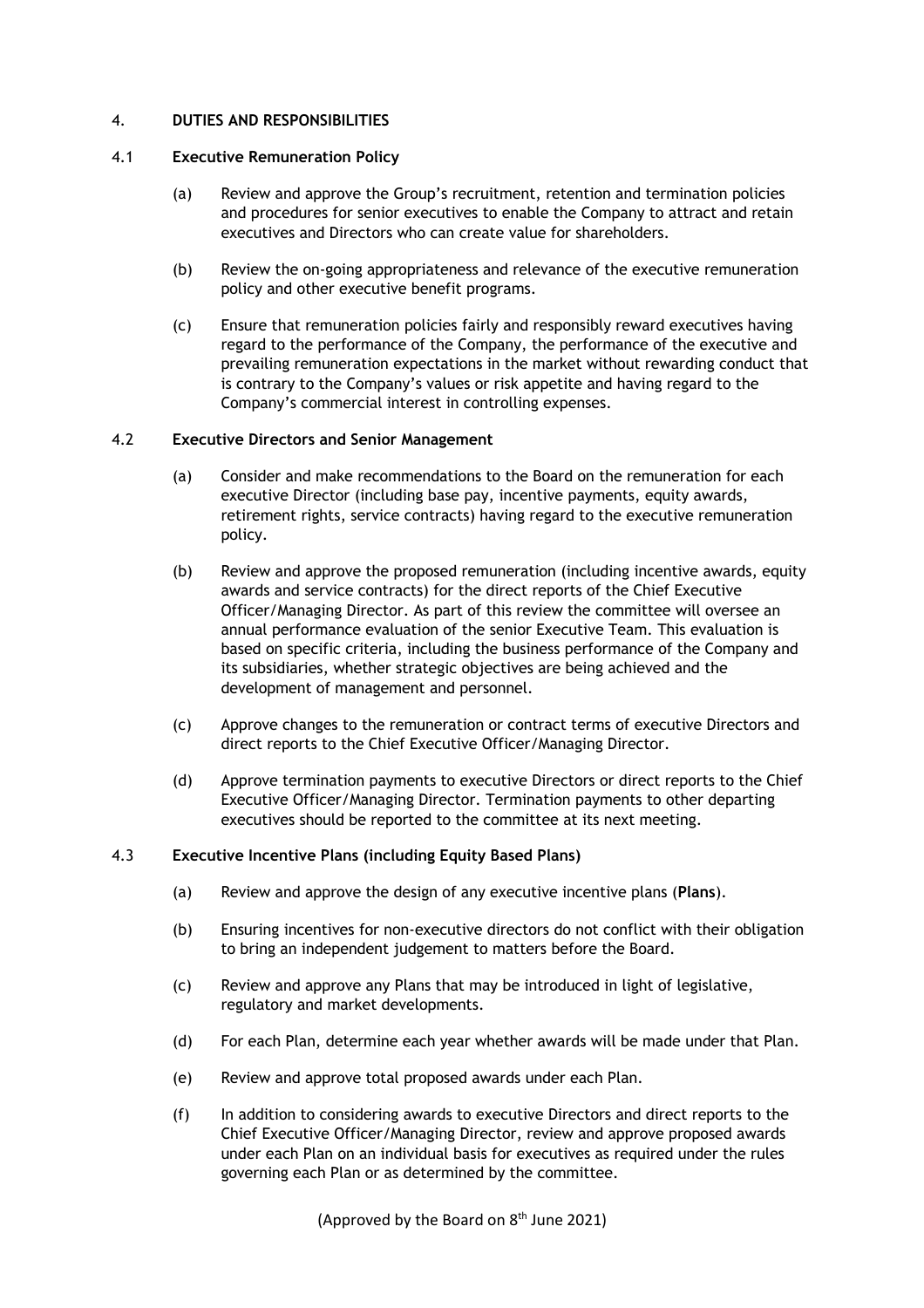- (g) Review, approve and keep under review performance hurdles for each Plan.
- (h) Review, manage and disclose the policy (if any) under which participants to a Plan may be permitted (at the discretion of the Company) to enter into transactions (whether through the use of derivatives or otherwise) which limit the economic risk of participating in the Plan.

#### 4.4 **Other**

The committee shall perform other duties and activities that it or the Board considers appropriate.

#### 5. **MEETINGS**

- (a) The committee will meet at least once per year and additionally as circumstances may require.
- (b) Meetings are called by the Secretary as directed by the Board or at the request of the Chairman of the committee.
- (c) A quorum shall comprise any two members of the committee. In the absence of the Chairman of the committee or appointed delegate, the members shall elect one of their members as Chairman.
- (d) Where deemed appropriate by the Chairman of the committee, meetings and subsequent approvals may be held or concluded by way of a circular written resolution or a conference call.
- (e) Decisions will be based on a majority of votes with the Chairman of the committee having the casting vote.
- (f) The committee may invite any executive management team members or other individuals, including external third parties, to attend meetings of the committee, as they consider appropriate.

# 6. **SECRETARY**

- (a) The Company Secretary or their nominee shall be the Secretary of the committee, and shall attend meetings of the committee as required.
- (b) The Secretary will be responsible for keeping the minutes of meetings of the committee and circulating them to committee members and to the other members of the Board.
- (c) The Secretary shall distribute supporting papers for each meeting of the committee as far in advance as possible.

## 7. **RELIANCE ON INFORMATION OR PROFESSIONAL OR EXPERT ADVICE**

Each member of the committee is entitled to rely on information, or professional or expert advice, to the extent permitted by law, given or prepared by:

- (a) an employee of the Group whom the member believes on reasonable grounds to be reliable and competent in relation to the matters concerned;
- (b) a professional adviser or expert in relation to matters that the member believes on reasonable grounds to be within the person's professional or expert competence; or